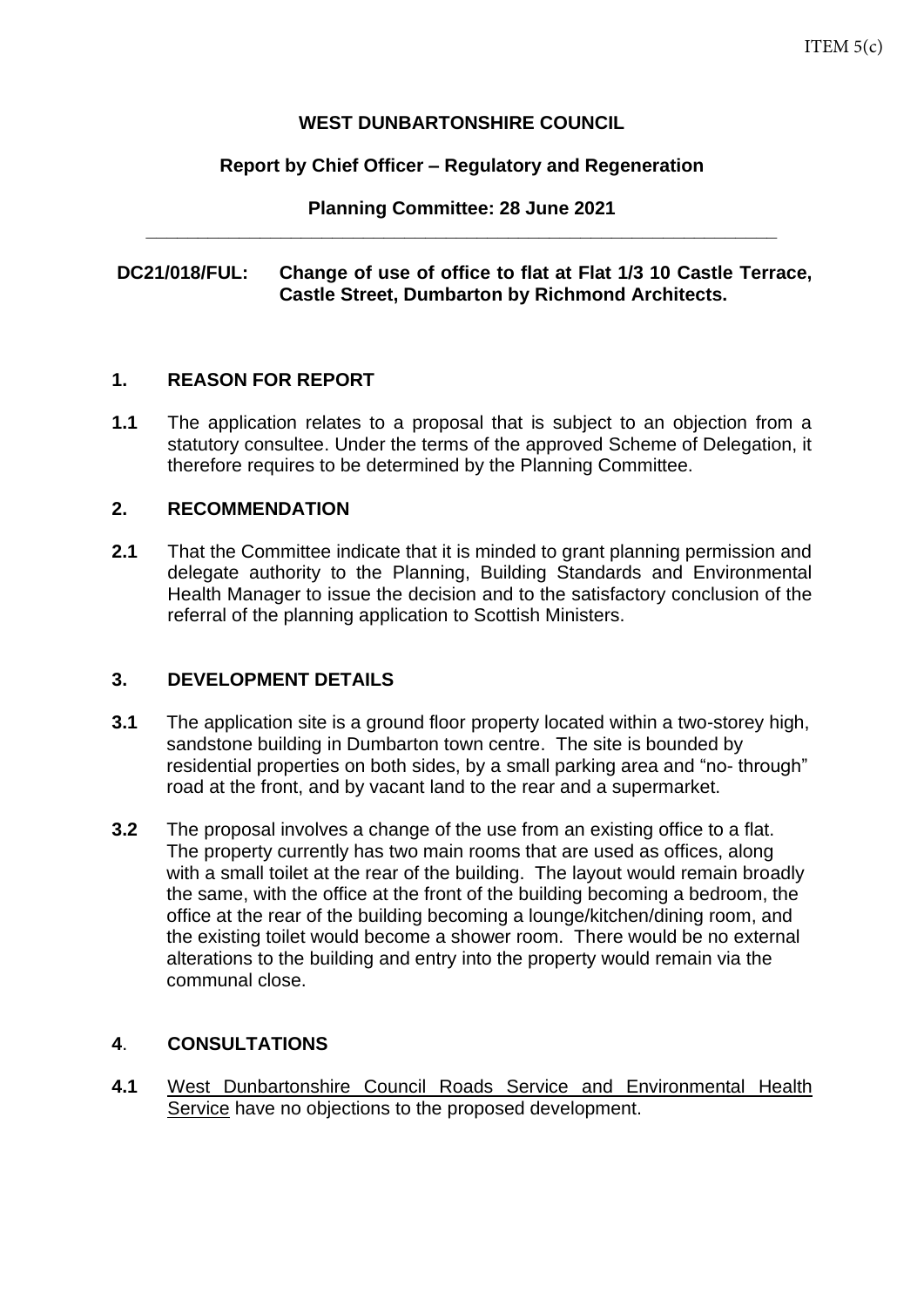**4.2** Scottish Environment Protection Agency (SEPA) has objected to the proposal on the grounds that it would put people or property at risk from flooding.

#### . **5. REPRESENTATIONS**

**5.1** No representations have been received.

# **6. ASSESSMENT AGAINST THE DEVELOPMENT PLAN**

## West Dunbartonshire Local Plan 2010

- **6.1** Policy RET1 relates to new developments such as retail, commercial leisure, cultural/public service developments and other key town centres uses, which should adopt the sequential approach to site selection. The principles underlying the sequential approach also apply to proposals to change the use of an existing development, where the proposals are of a scale or form sufficient to change their role and function. First preference is for such developments to be located within town centres. Policy GD1 seeks to ensure that all new development is of a high quality design, of an appropriate and compatible land use and that it respects the character and amenity of the surrounding area. Policy F1 aims to resist developments that are likely to increase the risk of flooding locally or are located in a functional flood plain and/or are likely to adversely affect an existing or potential flood attenuation area, unless in exceptional circumstances for essential infrastructure or regeneration priorities. Policy T4 aims to ensure that new developments are well integrated into walking, cycling and public transports routes.
- **6.2** The proposal complies with all the relevant policies contained in the Adopted Local Plan and is assessed fully in Section 7 below.

# **7. ASSESSMENT AGAINST MATERIAL CONSIDERATIONS**

West Dunbartonshire Local Development Plan (LDP1) Proposed Plan

- **7.1** On 27 April 2016, the Planning Committee took a final decision not to accept the Local Development Plan Examination Report recommended modification in respect of including the Duntiglennan Fields site in Clydebank as a housing development opportunity, and therefore, as a result of the Scottish Ministers' Direction, the Local Development Plan has remained unadopted but continues to be a material consideration in the determination of planning applications.
- **7.2** Policy SC3 relates to proposals involving non-retail uses within town centres and supports such uses where they encourage visits to the town centre and are appropriate to the town centre's role and function. Policy DS1 seeks to deliver successful places and sustainable design for all development proposals. Policy DS3 relates to accessibility and where relevant developments should include measures to ensure the development is easily accessible by active travel or sustainable means of transport. Policy DS6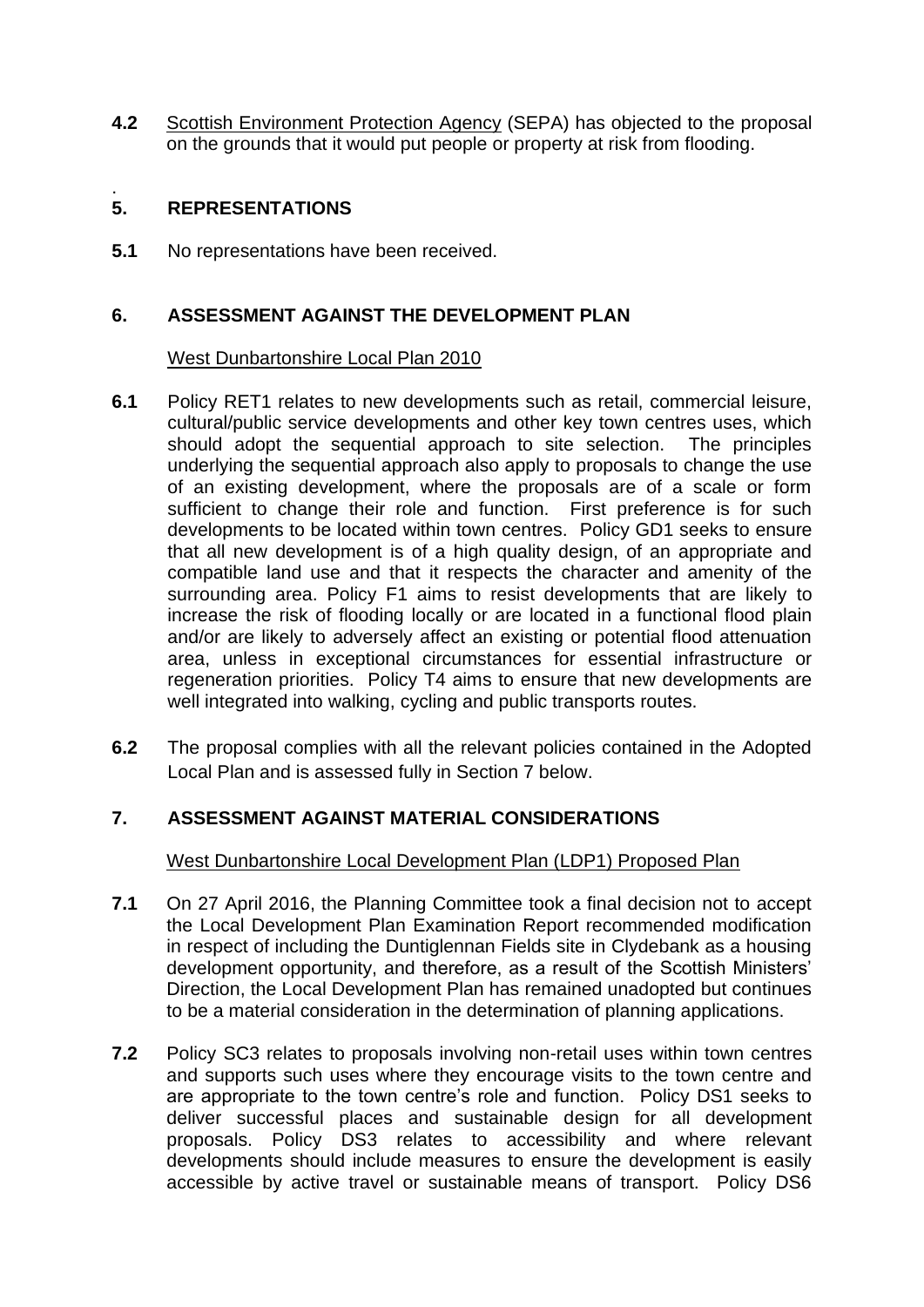relates to flooding and development will not be supported on the functional flood plain or, with regard to the Scottish Planning Policy Flood Risk Framework, where it would have a significant probability of being affected by flooding or increasing the probability of flooding elsewhere.

**7.3** The proposal complies with all the relevant policies contained in the Local Development Plan (LDP1) Proposed Plan and is assessed fully in Section 7 below.

West Dunbartonshire Local Development Plan (LDP2) Proposed Plan

- **7.4** The modified Plan and associated documents was approved by the Council on 19 August 2020. The Council has advised the Scottish Ministers of its intention to adopt the Plan. On 18<sup>th</sup> December 2020, the Scottish Ministers issued a Direction in relation to the housing land chapter of the Plan. None of the policies considered in the determination of this application are affected by the Direction. Therefore, Local Development Plan 2 is the Council's most up to date policy position and is afforded significant weight in the assessment and determination of planning applications.
- **7.5** Dumbarton Policy 4 relates specifically to Castle Street and the land that lies to the south of it. Mixed-use development within this site, including residential development, will be supported in order to increase the number of people living in the town centre. Policy CP1 states that new developments must respond to their local context as well as protect and enhance the amenity of existing communities and neighbouring development sites. Policy SC1 aims to direct proposals for retail, commercial and leisure development, and other key town centre uses towards town centres in the first instance following the principles of the sequential approach. Policy CON1 aims to ensure that all new development is accessible with priority given to methods of active travel and public transport. Policy ENV6 states that development will not be supported on the functional flood plain or where it would have a significant probability of being affected by flooding or increasing the probability of flooding elsewhere.
- **7.6** The proposal complies with all the relevant policies contained in the Local Development Plan (LDP2) Proposed Plan and is assessed fully in Section 7 below.

## Principle of Development

**7.7** The site is located within Dumbarton Town Centre and the policies of the adopted local plan and proposed local development plans support a sequential approach to site selection for new retail, commercial leisure, cultural and public service developments along with other key town centre uses including residential. The principles underlying this approach also apply to proposals involving a change of use of an existing building. First preference is for town centre sites where sites or buildings are suitable for conversion. It is recognised that non-retail uses make an important contribution to a town centre's character, sense of place and how well it functions with houses and flats providing a resident population that will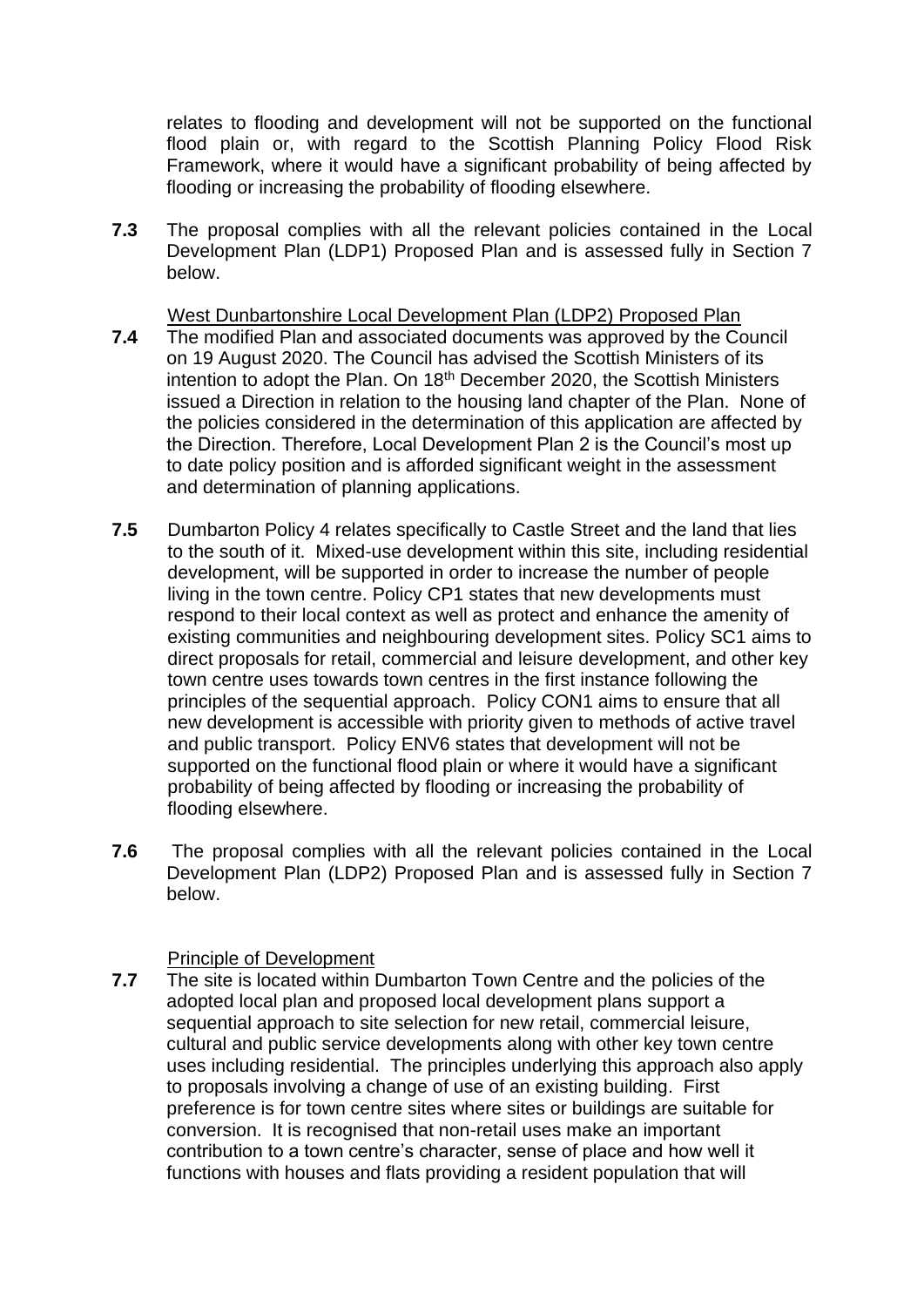support local shops and businesses, and contribute to security and activity, particularly in the evening. While staff working in the existing office may make some contribution to the local economy, for example, through the use of local shops, any person residing at the property is also likely to use local shops and businesses, as well as participate in the evening economy through local restaurants and public houses. A resident is also likely to use other local facilities such as schools, libraries and leisure centres. It is considered that the loss of an office use at this location will have little impact on office provision within the local area, and the change to residential use will help to support other town centre uses. The principle of changing the use of the property from an office to a flat is therefore considered to be supported by the policies of the adopted and proposed local development plans as it will contribute to the vitality and viability of the town centre.

**7.8** The property is located within a building with other flatted units. The proposed change to residential use would therefore be in keeping with its immediate surroundings. It should be noted that planning permission was granted in 2004 to change the use of the property from a flat to an office. The property has therefore been used as an office for the last 17 years, but prior to this it was in residential use. The proposal would see the property return to its original use and as no representations have been received this is considered to be acceptable.

#### Scottish Planning Policy

**7.9** Scottish Planning Policy advises that alterations to existing buildings are outwith the scope of this policy, provided that they would not have a significant effect on the storage capacity of the functional floodplain or local flooding problems. The proposed change of use will not impact on the functional floodplain or increase the risk of flooding locally and therefore the proposal complies with this policy.

#### Flood Risk

**7.10** The property is identified on SEPA flood maps as being within an area at medium risk from coastal flooding due to its location near to the River Leven, and it is also located next to an area at medium risk of surface water flooding. For this reason SEPA have objected to the proposal on the grounds that it would put people or property at risk. In addition to this, local plan policies seek to avoid developments that would either be at significant risk of flooding or increase the risk of flooding elsewhere. The proposal involves an existing building and no external changes are proposed therefore the development would not increase the risk of flooding elsewhere. The Council's Roads Service as Flood Authority have not raised any concerns about the proposed residential use nor objected to it. Further to this, the property was in residential use until 17 years ago and the change to residential is not an entirely 'new' use and the property is at no greater risk of flooding that the other ground floor flats within the building. It is therefore considered it would be difficult to justify preventing the property from reverting back to its previous use on the grounds of flood risk alone. In this instance, it is recommended that greater weight be given to the advice of the Council's Roads Service than the objection from SEPA. Therefore, under the Town and Country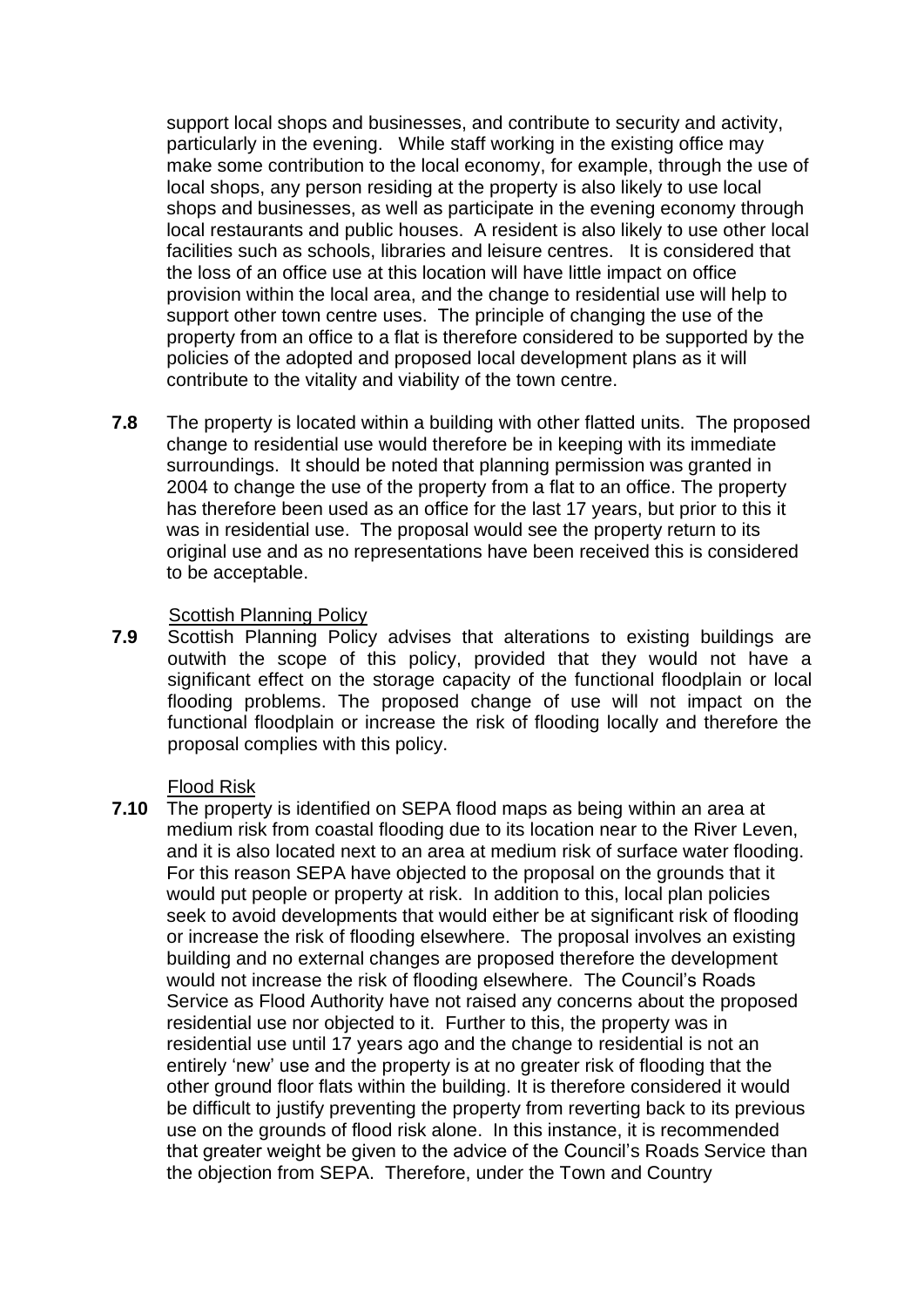(Notification of Applications) Scotland Direction 2009, if the committee are minded to approve the planning application it will require to be referred to the Scottish Ministers for their consideration as SEPA (a statutory consultee) have submitted an objection.

Parking

**7.11** The property would be converted into a one bedroom flat, which would typically require one parking space. The property does not have any existing off-street parking provision or available ground to provide a parking space. However, there is an existing parking court immediately in front of the building, along with a number of delineated spaces at the side of the road, both of which are used by residents of the building. The adjacent Denny tank museum has its own private car park as do other nearby uses such as supermarkets and the Council offices. While in use as an office the applicant has stated that typically two members of staff, each with their own car, would be present on a typical day. Residential use is typically regarded as placing greater pressure on parking provision than an office use as the car effectively 'lives' at the property rather than 'visiting' as an office worker would travel home at the end of the day. However, in this instance, given the scale of the development and its minimal parking requirement of one space, along with the property's location within the town centre where it is a short walking distance to local amenities and train station/bus stop for longer journeys, it is considered that the development will not have a detrimental impact on existing parking provision for existing residents. An existing communal outhouse at the rear of the property will provide secure storage for a bicycle, which will help to support cycling as a sustainable method of transport. The Council's Roads service has no objections to the residential use on parking grounds. .

# **8. CONCLUSION**

**8.1** The proposal involves a change of use that would reintroduce a residential property to the town centre. The proposed use is appropriate at it would be located within a building occupied by other residential uses and it would also contribute to the vitality and viability of the town centre. Although the site may be at some risk from flooding, this is considered to be no greater than existing neighbouring properties. The proposal is supported by the policies of the adopted local plan and proposed local development plans and is considered to be acceptable.

# **9. CONDITIONS**

**9.1** No conditions are recommended.